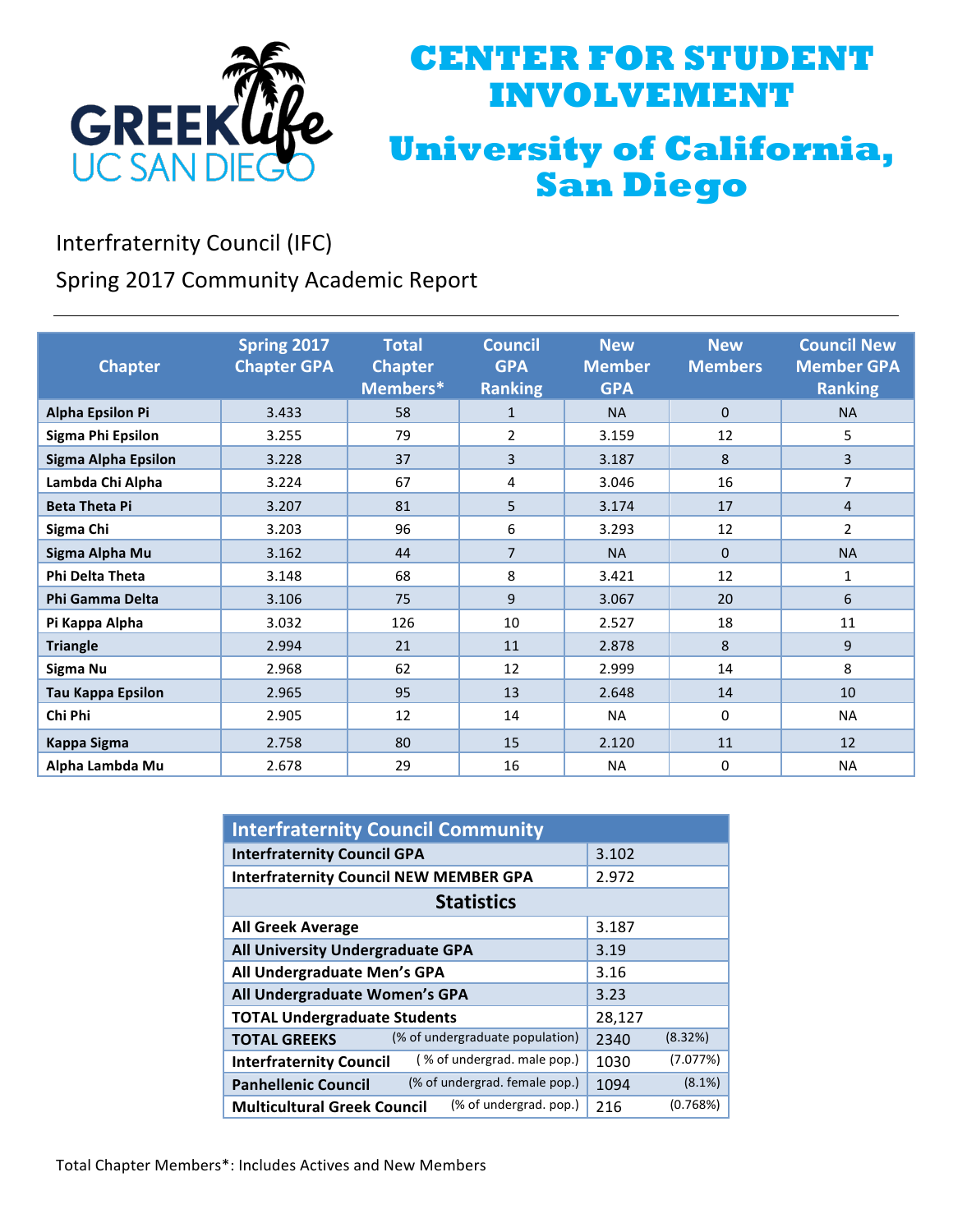

## **CENTER FOR STUDENT INVOLVEMENT University of California, San Diego**

Panhellenic Council (PHC)

Spring 2017 Community Academic Report

| <b>Chapter</b>           | Spring 2017<br><b>Chapter GPA</b> | <b>Total</b><br><b>Chapter</b><br>Members* | <b>Council</b><br><b>GPA</b><br><b>Ranking</b> | <b>New</b><br><b>Member</b><br><b>GPA</b> | <b>New</b><br><b>Members</b> | <b>Council New</b><br><b>Member GPA</b><br><b>Ranking</b> |
|--------------------------|-----------------------------------|--------------------------------------------|------------------------------------------------|-------------------------------------------|------------------------------|-----------------------------------------------------------|
| Chi Omega                | 3.446                             | 117                                        | $\mathbf{1}$                                   | <b>NA</b>                                 | $\Omega$                     | <b>NA</b>                                                 |
| Kappa Alpha Theta        | 3.440                             | 96                                         | 2                                              | <b>NA</b>                                 | 0                            | <b>NA</b>                                                 |
| Delta Delta Delta        | 3.309                             | 95                                         | 3                                              | 2.863                                     | 5                            | $\mathbf{1}$                                              |
| Phi Sigma Rho            | 3.302                             | 63                                         | 4                                              | <b>NA</b>                                 | 0                            | <b>NA</b>                                                 |
| Alpha Chi Omega          | 3.301                             | 77                                         | 5                                              | <b>NA</b>                                 | $\Omega$                     | <b>NA</b>                                                 |
| Alpha Omicron Pi         | 3.291                             | 90                                         | 6                                              | <b>NA</b>                                 | 0                            | <b>NA</b>                                                 |
| Pi Beta Phi              | 3.279                             | 99                                         | $\overline{7}$                                 | <b>NA</b>                                 | $\mathbf 0$                  | <b>NA</b>                                                 |
| Kappa Kappa Gamma        | 3.278                             | 101                                        | 8                                              | <b>NA</b>                                 | 0                            | <b>NA</b>                                                 |
| <b>Alpha Epsilon Phi</b> | 3.272                             | 58                                         | 9                                              | <b>NA</b>                                 | $\mathbf 0$                  | <b>NA</b>                                                 |
| Sigma Kappa              | 3.261                             | 92                                         | 10                                             | <b>NA</b>                                 | 0                            | <b>NA</b>                                                 |
| Delta Gamma              | 3.246                             | 105                                        | 11                                             | <b>NA</b>                                 | $\Omega$                     | <b>NA</b>                                                 |
| Alpha Phi                | 3.202                             | 100                                        | 12                                             | <b>NA</b>                                 | 0                            | <b>NA</b>                                                 |

| <b>Panhellenic Council Community</b>                          |        |           |  |  |  |
|---------------------------------------------------------------|--------|-----------|--|--|--|
| <b>Panhellenic Council GPA</b>                                | 3.304  |           |  |  |  |
| <b>Panhellenic Council NEW MEMBER GPA</b>                     | 2.863  |           |  |  |  |
| <b>Statistics</b>                                             |        |           |  |  |  |
| <b>All Greek Average</b>                                      | 3.187  |           |  |  |  |
| All University Undergraduate GPA                              | 3.19   |           |  |  |  |
| All Undergraduate Men's GPA                                   | 3.16   |           |  |  |  |
| All Undergraduate Women's GPA                                 | 3.23   |           |  |  |  |
| <b>TOTAL Undergraduate Students</b>                           | 28,127 |           |  |  |  |
| (% of undergraduate population)<br><b>TOTAL GREEKS</b>        | 2340   | (8.32%)   |  |  |  |
| (% of undergrad. male pop.)<br><b>Interfraternity Council</b> | 1030   | (7.077%)  |  |  |  |
| (% of undergrad. female pop.)<br><b>Panhellenic Council</b>   | 1094   | $(8.1\%)$ |  |  |  |
| (% of undergrad. pop.)<br><b>Multicultural Greek Council</b>  | 216    | (0.768%)  |  |  |  |